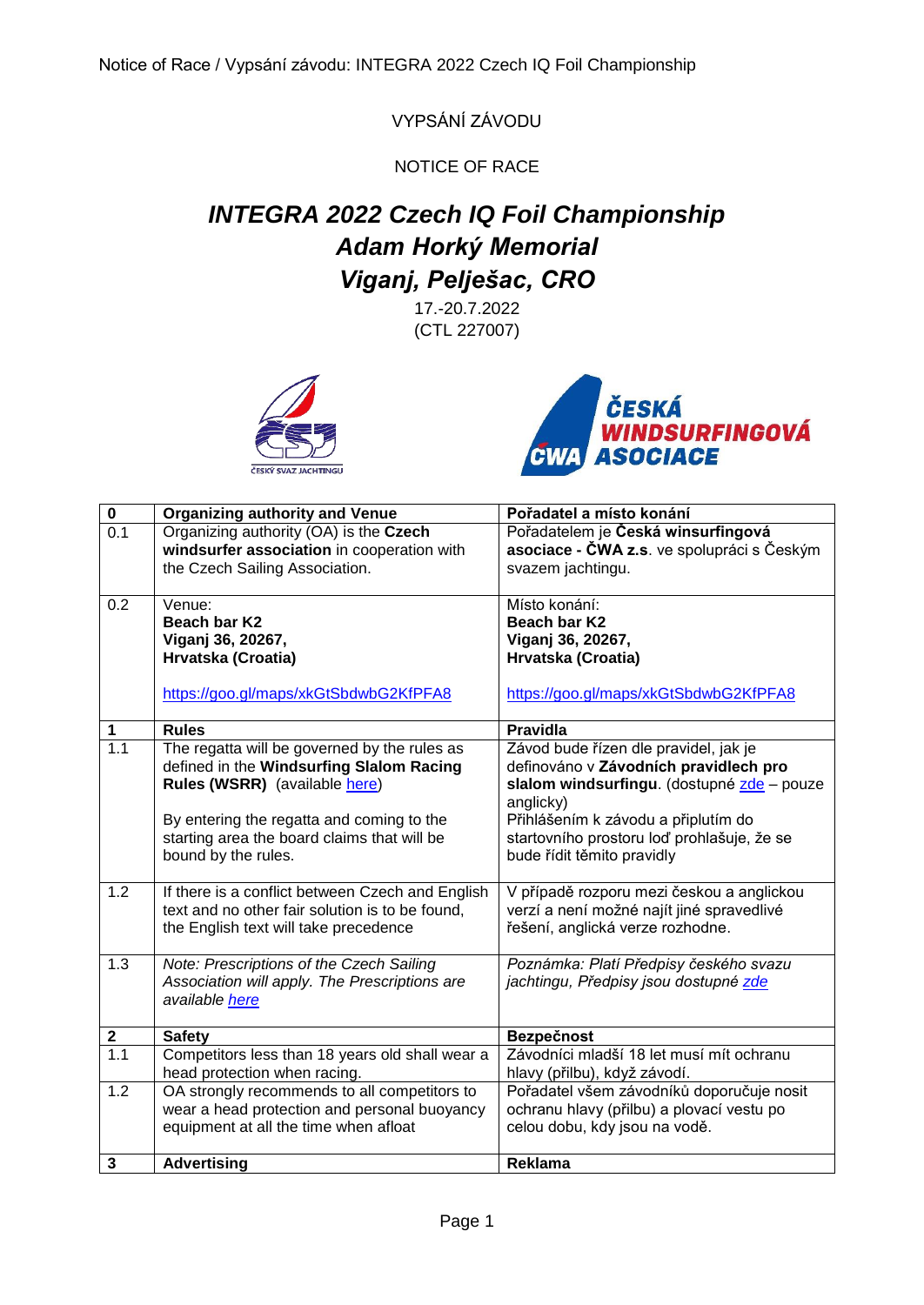| 3.1                            | Boards may be required to display advertising                                                      | Prkna můžou být povinny nést reklamu                                                     |  |
|--------------------------------|----------------------------------------------------------------------------------------------------|------------------------------------------------------------------------------------------|--|
|                                | chosen and supplied by the OA                                                                      | dodanou pořadatelem.                                                                     |  |
| 4                              | <b>Eligibility and Entries</b>                                                                     | Přihlášky                                                                                |  |
| 4.1                            | The regatta is open to all boards of the                                                           | Závod je určen pro lodní třídy                                                           |  |
|                                | <b>Formula Foil</b>                                                                                | <b>Formula Foil</b>                                                                      |  |
|                                | <b>IQ Foil</b>                                                                                     | <b>IQ Foil</b>                                                                           |  |
|                                | <b>IQ Foil Junior</b><br><b>Bic Techno 293</b>                                                     | <b>IQ Foil Junior</b><br><b>Bic Techno 293</b>                                           |  |
| 4.2                            | Eligible boards may enter by:                                                                      | Prkna se mohou přihlásit:                                                                |  |
|                                | (a) completing the on-line entry form on the                                                       | (a) vyplněním přihlášky na webových                                                      |  |
|                                | MNA event website                                                                                  | stránkách závodu:                                                                        |  |
|                                | https://www.sailing.cz/prihlasky/227007 no                                                         | https://www.sailing.cz/prihlasky/227007                                                  |  |
|                                | later than 13.07. 2022                                                                             | nejpozději do 13.07.2022                                                                 |  |
|                                | or                                                                                                 | nebo                                                                                     |  |
|                                | (b) completing the entry/registration form in the<br>Race Office during the Registration.          | (b) vyplnění přihlášky v kanceláři závodu<br>v době Registrace.                          |  |
|                                |                                                                                                    |                                                                                          |  |
| 4.3                            | The entry fee for this event is listed in the                                                      | Výše startovného je uvedeno v Příloze A                                                  |  |
|                                | Appendix A of this NoR.                                                                            | tohoto Vypsání závodu.                                                                   |  |
|                                |                                                                                                    |                                                                                          |  |
| 4.4                            | The entry fee must be paid in accordance with                                                      | Startovné musí být zaplaceno v souladu s                                                 |  |
|                                | the Appendix A of this NoR                                                                         | Přílohou A tohoto vypsání.                                                               |  |
| 5                              | <b>Race Schedule</b>                                                                               | Časový program                                                                           |  |
|                                | Regatta schedule is shown in Appendix B of                                                         | Časový program závodu je uveden v Příloze B                                              |  |
|                                | this NoR.                                                                                          | tohoto Vypsání závodu.                                                                   |  |
|                                |                                                                                                    |                                                                                          |  |
| 6                              | <b>Registration</b>                                                                                | Registrace                                                                               |  |
| 6.1                            | A board that entered on-line and the competitor<br>complies with the CZE National prescriptions is | Prkno, které je přihlášeno online a závodník<br>splňuje požadavky Národních předpisů, je |  |
|                                | registered.                                                                                        | tímto registrované. Pořadatel může vyžadovat                                             |  |
|                                | OA may require additional or detailed                                                              | upřesnění (například ohledně třídy, disciplíny,                                          |  |
|                                | information (for example abot class/disciplines,                                                   | použitého vybavení, kontaktu v průběhu                                                   |  |
|                                | equipment, contact details).                                                                       | závodu)                                                                                  |  |
|                                | A board that has not entered online shall                                                          | Prkno, které není přihlášeno online, musí                                                |  |
|                                | complete registration within time specified in                                                     | provést registraci v čase stanoveném                                                     |  |
|                                | the Regatta schedule (appendix B of the Nor(                                                       | v Časovém programu (Dodatek B tohoto                                                     |  |
|                                |                                                                                                    | Vypsání závodu)                                                                          |  |
|                                |                                                                                                    |                                                                                          |  |
| $\overline{\mathbf{7}}$<br>7.1 | <b>Sailing Instructions</b><br>Sailing Instructions will be issued on the event                    | Plachetní směrnice<br>Plachetní směrnice budou zveřejněny a                              |  |
|                                | website and can be downloaded. These                                                               | k dispozici ke stažení na stránkách závodu.                                              |  |
|                                | documents will also be available upon the                                                          | Tyto dokumenty budou k dispozici při                                                     |  |
|                                | registration or on the Official Notice Board                                                       | registraci a rovněž dostupné na oficiální                                                |  |
|                                | (https://www.sailing.cz/noticeboard/227007).                                                       | vývěsní tabuli                                                                           |  |
|                                |                                                                                                    | (https://www.sailing.cz/noticeboard/22007).                                              |  |
| 8                              | Race area                                                                                          | Závodní plocha                                                                           |  |
|                                | The racing area will be on Korčulanski kanal                                                       | Závodní plocha bude na Korčulanském                                                      |  |
|                                | near Viganj                                                                                        | průlivu poblíž Viganje.                                                                  |  |
|                                |                                                                                                    |                                                                                          |  |
| 9                              | Race management intentions                                                                         | Plán závodní komise                                                                      |  |
| 9.1                            | The regatta format will be based on the number<br>of entries and on the windsurfing course racing  | Formát závodu bude podle počtu přihlášených<br>prken a podle zásad stanovených Závodními |  |
|                                | rules. The format may be amended by the                                                            | pravidly pro závody v kurzu. Formát může                                                 |  |
|                                | Sailing Instructions.                                                                              | být změněn Plachetními směrnicemi.                                                       |  |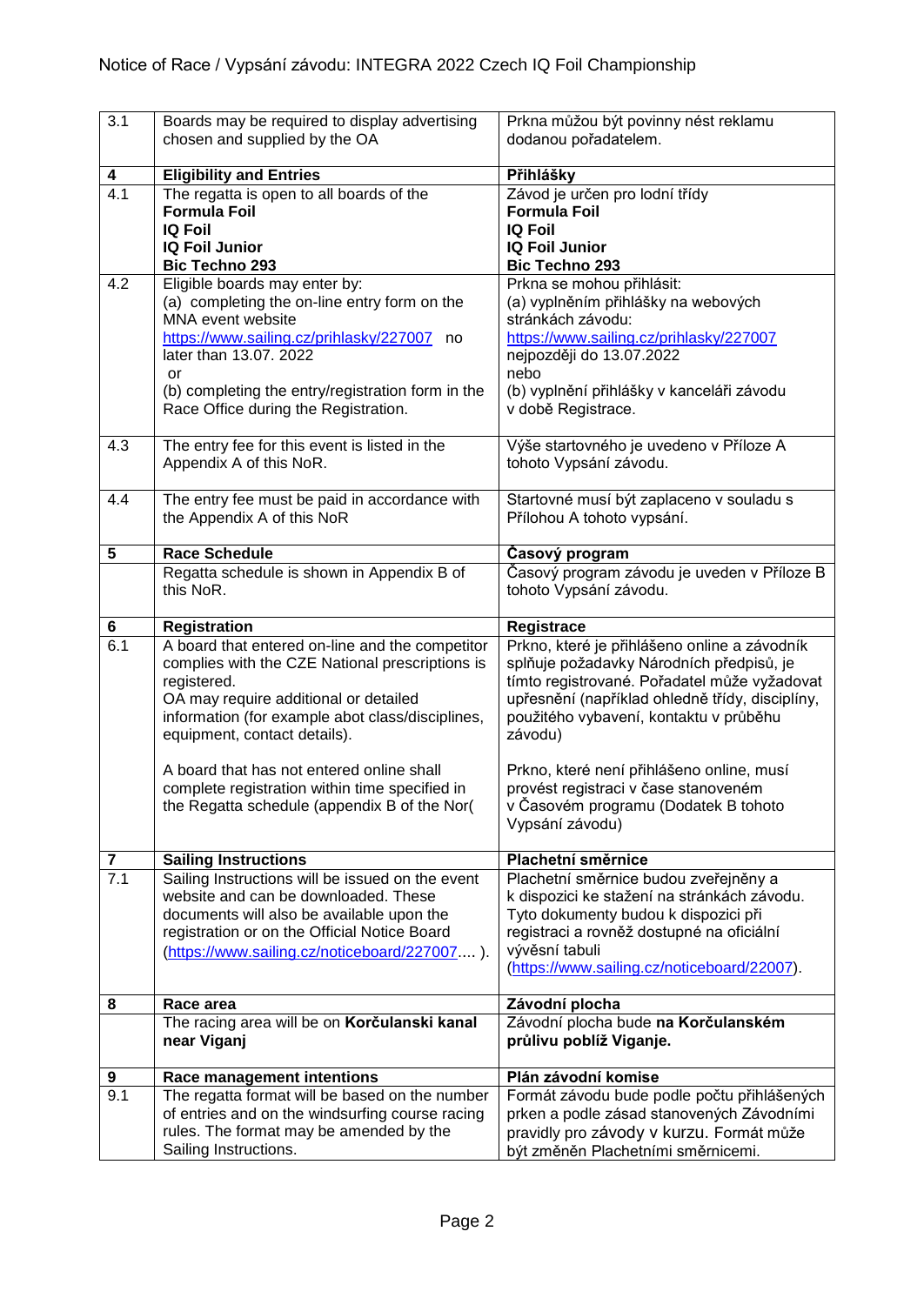| 9.2  | VHF channel pro communication with support<br>boats will be stated in the Sailing Instructions or<br>at the Skippers briefing.                                                                                                                                                                                                                                                                                                                                                       | VHF kanál pro komunikaci s doprovodnými<br>čluny bude určen v Plachetních směrnicích<br>nebo na Ranním briefingu se závodníky.                                                                                                                                                                                                                        |  |
|------|--------------------------------------------------------------------------------------------------------------------------------------------------------------------------------------------------------------------------------------------------------------------------------------------------------------------------------------------------------------------------------------------------------------------------------------------------------------------------------------|-------------------------------------------------------------------------------------------------------------------------------------------------------------------------------------------------------------------------------------------------------------------------------------------------------------------------------------------------------|--|
| 10   | <b>Support (coach) boats</b>                                                                                                                                                                                                                                                                                                                                                                                                                                                         | Doprovodné (trenérské) čluny                                                                                                                                                                                                                                                                                                                          |  |
| 10.1 | Support (coach) boats must register before the<br>first start                                                                                                                                                                                                                                                                                                                                                                                                                        | Doprovodné (trenérské) čluny se musí<br>registrovat před startem rozjížděk                                                                                                                                                                                                                                                                            |  |
| 10.2 | All support boats shall comply with local and<br>event regulations.                                                                                                                                                                                                                                                                                                                                                                                                                  | Všechny doprovodné lodě musí splňovat<br>legislativní požadavky.                                                                                                                                                                                                                                                                                      |  |
| 10.3 | Each support boat must carry a VHF radio.                                                                                                                                                                                                                                                                                                                                                                                                                                            | Každá doprovodná loď musí mít VHF<br>vysílačku.                                                                                                                                                                                                                                                                                                       |  |
| 11   | <b>Safety and Radio communication</b>                                                                                                                                                                                                                                                                                                                                                                                                                                                | Bezpečnostní komunikace                                                                                                                                                                                                                                                                                                                               |  |
|      | A board shall neither make radio transmissions<br>while racing nor receive radio communications<br>not available to all boards. This restriction also<br>applies to mobile telephones.                                                                                                                                                                                                                                                                                               | Loď, když závodí, nesmí vysílat nebo přijímat<br>informace rádiem, které nejsou dostupné<br>všem lodím. Toto omezení platí i pro mobilní<br>telefony.                                                                                                                                                                                                 |  |
| 12   | <b>Scoring</b>                                                                                                                                                                                                                                                                                                                                                                                                                                                                       | Bodování                                                                                                                                                                                                                                                                                                                                              |  |
| 12.1 | Scoring will be in accordance with the WSRR<br>Appendix A. The scoring may be amended by<br>the Sailing Instruction.                                                                                                                                                                                                                                                                                                                                                                 | Bodování bude podle WSRR Dodatku A.<br>bodování může být upraveno v Plachetních<br>směrnicích.                                                                                                                                                                                                                                                        |  |
| 12.2 | Four finished races are required to be<br>completed to constitute a Czech National<br>Championship.                                                                                                                                                                                                                                                                                                                                                                                  | 4 dokončené rozjížďky jsou vyžadovány pro<br>platnost Mistrovství České republiky.                                                                                                                                                                                                                                                                    |  |
| 12.3 | 16 races is maximum for this event.                                                                                                                                                                                                                                                                                                                                                                                                                                                  | Závod je vypsán na 16 rozjížděk.                                                                                                                                                                                                                                                                                                                      |  |
| 13   | <b>Disclaimer of Liability</b>                                                                                                                                                                                                                                                                                                                                                                                                                                                       | Prohlášení                                                                                                                                                                                                                                                                                                                                            |  |
|      | Competitors participate in the regatta entirely at<br>their own risk. See RRS 3, Decision to Race.<br>OA, the Race Committee, the Protest<br>Committee and any other parties and/or<br>persons involved in the organization of the<br>races and persons who are being used by<br>these parties, will not accept any liability for<br>material damage or personal injury or death<br>sustained, direct or indirect, in conjunction with<br>or prior to, during, or after the regatta. | Závodníci se účastní závodu zcela na svoji<br>vlastní odpovědnost. Viz pravidlo 3 ZPJ,<br>Rozhodnutí závodit. Pořadatel, Závodní<br>komise, Protestní komise nebo jiné strany a<br>osoby, které se podílí na organizaci závodu,<br>nepřijmou odpovědnost za materiální škody<br>nebo zranění a smrt ve spojení ať přímém<br>nebo nepřímém se závodem. |  |
| 14   | <b>Photography Consent</b>                                                                                                                                                                                                                                                                                                                                                                                                                                                           | Souhlas s pořizováním fotografií a<br>videa/filmu                                                                                                                                                                                                                                                                                                     |  |
|      | By entering the regatta all competitors accept<br>that they may be photographed and/or<br>videotaped participating in the regatta and/or<br>using regatta facilities and they consent to the<br>taking of such images and to the use, reuse,<br>publication and republication of such images in<br>any media, in conjunction with the competitors<br>name or not, without compensation and without<br>the competitors approval of such images or any<br>use thereof.                 | Přihlášením k závodu všichni závodníci<br>souhlasí, že mohou být v průběhu závadu<br>nebo při využívání zázemí závodu<br>fotografováni nebo filmováni a že tyto<br>záznamy mohou být publikovány bez dalšího<br>souhlasu nebo nároku na kompenzaci.                                                                                                   |  |
| 15   | <b>Prizes</b>                                                                                                                                                                                                                                                                                                                                                                                                                                                                        | Ceny                                                                                                                                                                                                                                                                                                                                                  |  |
| 15.1 | Czech National Champions titles will be<br>awarded in following classes and categories:<br>Formula Foil<br>IQ Foil<br>IQ Foil Junior                                                                                                                                                                                                                                                                                                                                                 | Titul Mistr České republiky v jachtingu bude<br>udělen v následujících třídách a skupinách:<br>Formula Foil<br>$\bullet$<br>IQ Foil<br>IQ Foil Junior                                                                                                                                                                                                 |  |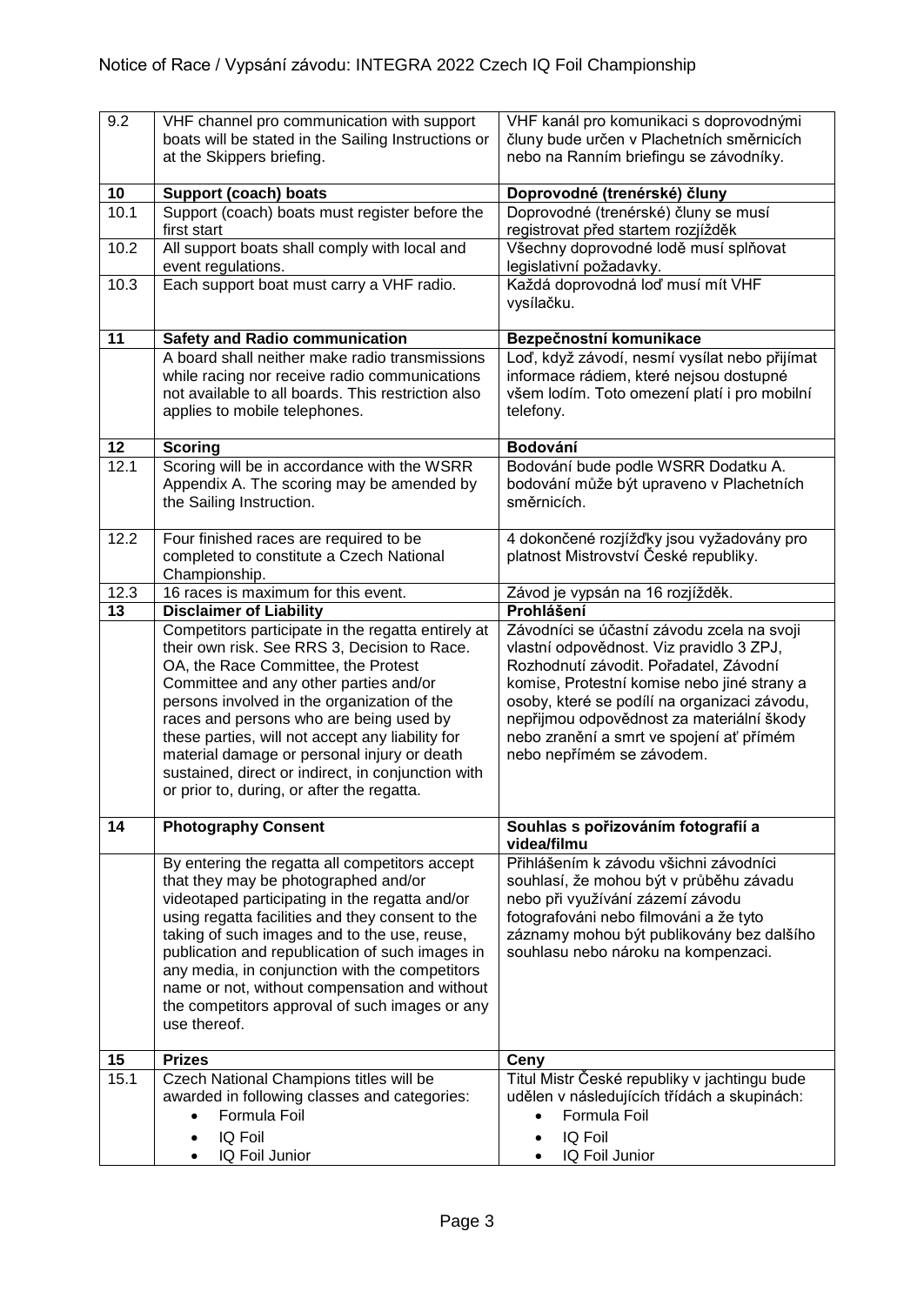| 15.2 | The minimal total amount for <b>Price money</b> will<br>be <b>EUR 1.500</b> ,- | Celková minimální částka pro"Price Money"<br>bude 1500,- EUR: |
|------|--------------------------------------------------------------------------------|---------------------------------------------------------------|
|      |                                                                                |                                                               |

## **Contacts:**

Marek Raška, ředitel závodu / regatta director, [raska@reinvest.cz](mailto:raska@reinvest.cz) , +420 602 135 720 Pavel Winkler, manažer závodu/ event manager, [p.wikler@yfa.cz](mailto:p.wikler@yfa.cz) , -420 602 311 103 Denis Marinov, hlavní rozhodčí / race officer, [denis.marinov@si.t-com.hr,](mailto:denis.marinov@si.t-com.hr) +385 91 5307 146 Pavel Muroň, garant ČSJ / CSA representative,

*Verze dokumentu (document version) 2022-05-05*

## **APPENDIX A / PŘÍLOHA A ENTRY FEE / STARTOVNÉ**

| <b>Formula Foil</b><br><b>IQ Foil</b><br><b>IQ Foil Junior</b><br><b>Bic Techno 293 Slalom</b><br>Entered and fee paid before (přihlášen a startovné<br>zaplaceno před) 31.05. 2022                              | 110 € / 2750 CZK<br>110 € / 2750 CZK<br>85 € / 2125 CZK<br>60 € / 1500 CZK                                                                                                                                                                                                                                                               |
|------------------------------------------------------------------------------------------------------------------------------------------------------------------------------------------------------------------|------------------------------------------------------------------------------------------------------------------------------------------------------------------------------------------------------------------------------------------------------------------------------------------------------------------------------------------|
| <b>Formula Foil</b><br><b>IQ Foil</b><br><b>IQ Foil Junior</b><br><b>Bic Techno 293 Slalom</b><br>Entered after (přihlášen po) 31.05. 2022 or paid<br>during the Registration (nebo zaplaceno při<br>registraci) | 130 € / 3250 CZK<br>130 € / 3250 CZK<br>95 € / 2375 CZK<br>70 € / 1750 CZK                                                                                                                                                                                                                                                               |
| The entry fee (if not paid during the Registration)<br>must be transferred to the OA bank account:<br>Startovné (pokud není placeno na místě) musí být<br>převedeno na bankovní účet pořadatele:                 | <b>EUR</b><br>Bank account (Číslo účtu): 2200105412 / 2010<br>IBAN: CZ2620100000002200105412<br><b>BIC: FIOBCZPPXXX</b><br><b>CZK</b><br>Bank account (Číslo účtu): 2600105411 / 2010<br>Account owner (Majitel účtu): YFA s.r.o<br>Bank Adress: Fio banka, a.s., V Celnici 1028/10,<br>117 21 Praha 1<br>before/ nejpozději 13.07. 2022 |
| Please enter following information for beneficiary/<br>Prosím jako informaci pro příjemce uveďte:                                                                                                                | Text: for beneficiery: "Viganj 2022", sail number,<br>name of the skipper<br>Text pro příjemce: "Viganj2022" číslo plachty a<br>jméno závodníka                                                                                                                                                                                          |